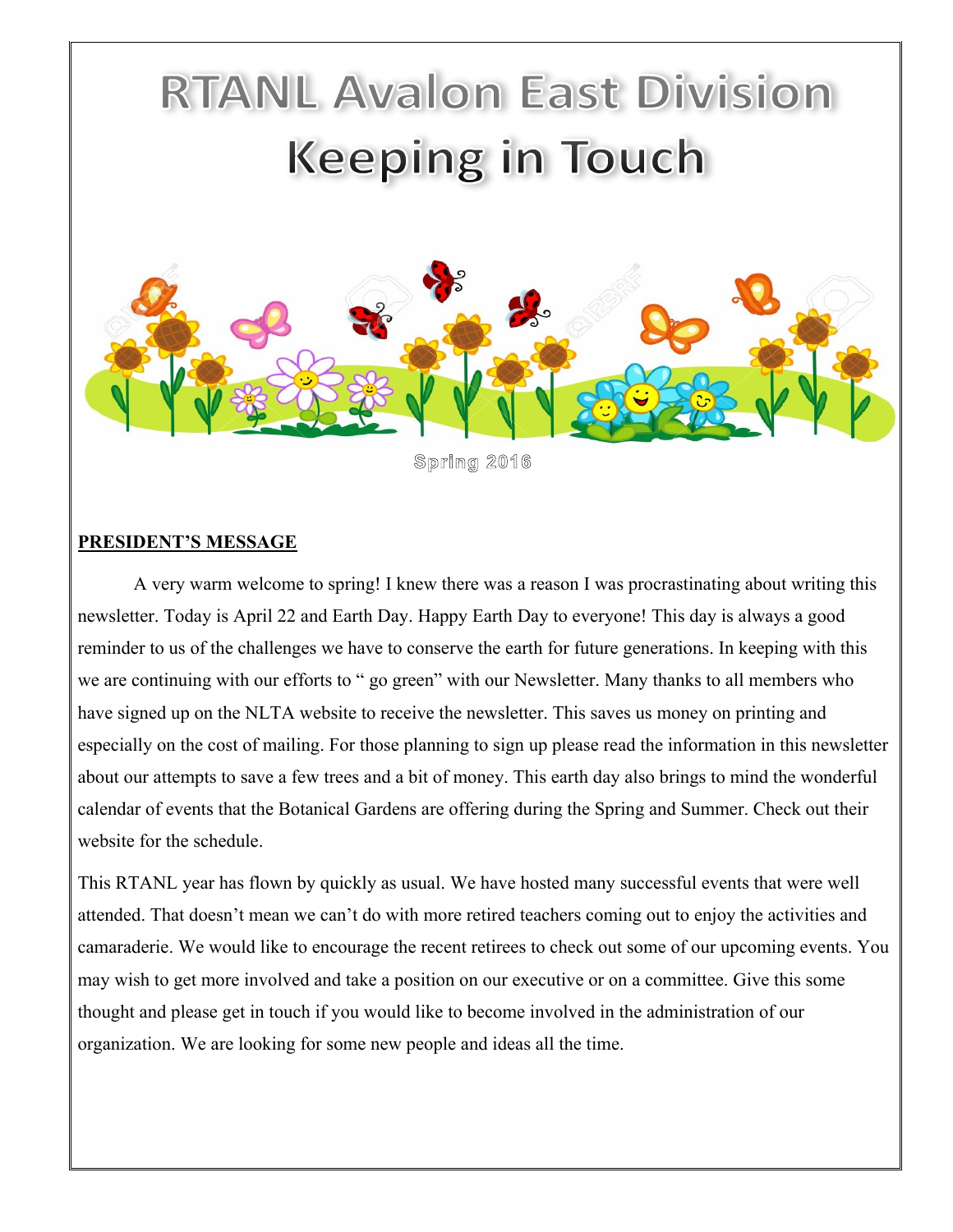As I got more hopeful the past few days about spring being in the air I am listening to the weather forecast about the snow on the way. Unfortunately 5 degrees doesn't get us into our gardens. Keep hopeful that we will see the croci and daffodils peeping through soon here on the Avalon. I promised I wouldn't mention the weather but since it is one of our favorite pastimes I just couldn't help myself. Whoops!! I just heard a little bird tweet outside. Ever hopeful am I!

This year, 2016 is an election year and we ask all members to consider running for any position on the executive that may become available. We currently have the positions of Treasurer and Vice-President available for nomination. Please contact me should you be interested in running for one of these positions. Betty Lou Kennedy at bettyloukennedy156@gmail.com

## **Social Committee Report**

On February 22 we held a very successful Fun Day at Bally Haly. There were more than 100 participants who took part in bridge, scrabble and other card and board games. We didn't have sufficient numbers this year to offer curling. It is very likely we will not be offering it in future Fun Days as numbers have been dwindling and the cost has escalated. This year's Fun Day was a great time with lots of laughs and a yummy lunch. Thanks to Sandra Harnett and the social committee for planning this event. Again this year we had a beautiful print donated by one of our own, Pat Ryan. We thank Pat for helping us raise funds for the Retired Teachers Foundation for Children with Disabilities, a very worthy cause with 100% of the monies going directly to the charities.

Thanks to Mary Holloway for arranging the Snow Fun Day in Pippy Park this year. Unfortunately we didn't have any snow on that day or the alternate day. Maybe next year Mary!

This is a good spot for me to thank you for your generosity of donations to the retired Teachers Foundation. We are still accepting the Bakeless Bakesale donations that are our only fundraiser of the year for the Foundation. You received the donation flyer in our mail out in January. Again many thanks!

## **Communications**

In order to ensure we reach all our members we respectfully ask that you inform us regarding the following:

- Any colleague who is not receiving a copy of this newsletter (contact any member of the executive)
- A member who may be ill or for any reason is in need of a visit (contact Sharon Reddy at 579-8169.) Gloria MacDonald visits in Conception Bay area. (709- 229-7061)
- A member who passes away (contact Denise Barbour at 364-6049). It is important that these members be included in the RTANL Book of Remembrance.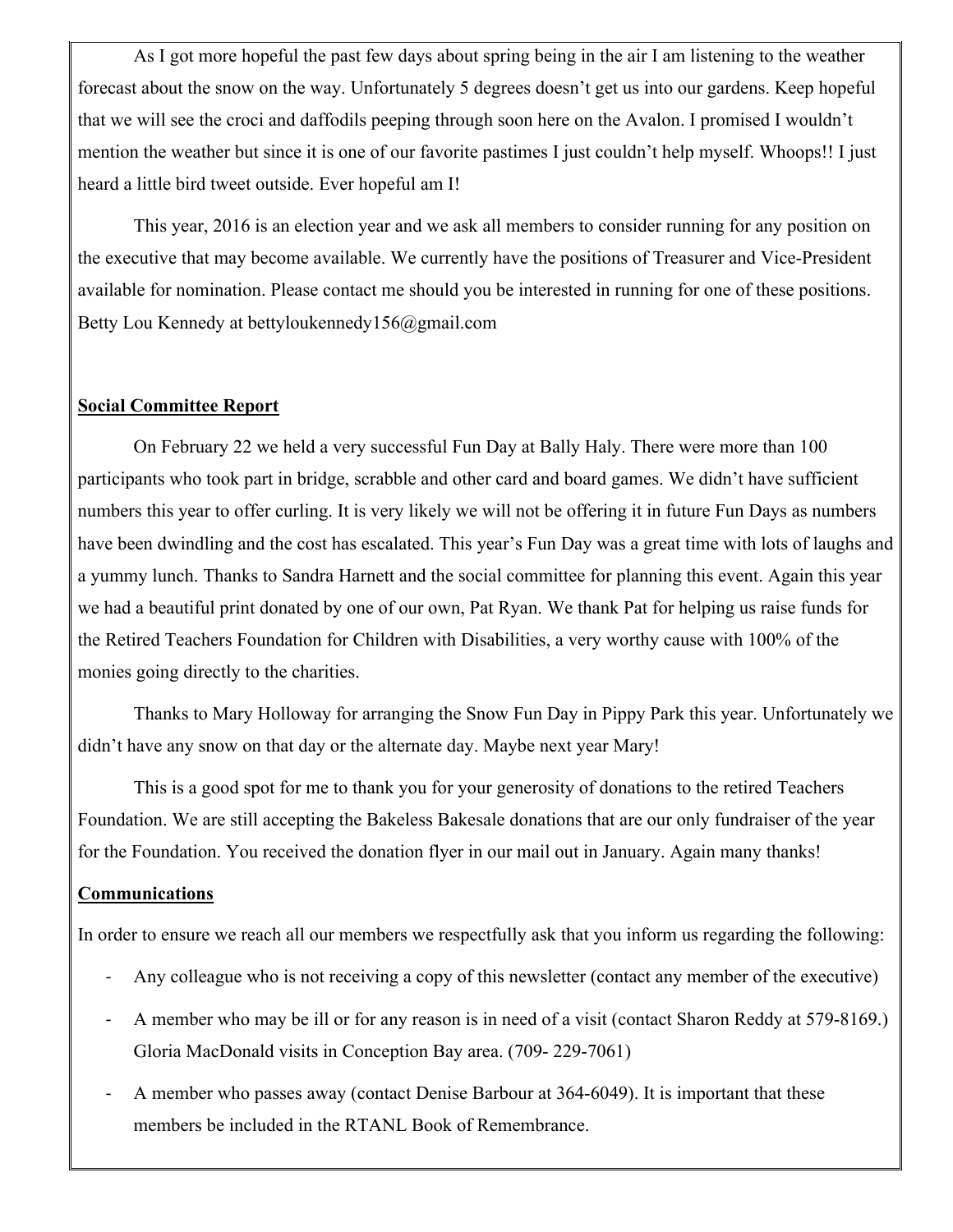#### **Canadian Cancer Society**

The Newfoundland branch of the Canadian Cancer Society is asking for volunteers for their transportation program. If you are able to help please contact Lori Whitten at 757-8533. Thank you.

# **Upcoming Events**

## **BBQ and Dance**

Our annual BBQ and Dance will take place on Friday, May 27, 2016 at The Legion, Blackmarsh Road. "Metro Music DJ Services" will provide music. They play great music of our vintage. Please see the enclosed flyer for details. This event is usually well attended so be sure to mail in your form early so as not to be disappointed.

# **Annual General Meeting**

Our Annual General meeting will be held on Wednesday June 8, 2016 from 12:00-2:00 P.M. This meeting will be held at the Network Café in Pleasantville. We will conduct our business and election of officers followed by lunch and a guest speaker from Murrays Gardens who will speak on local gardening. Please see enclosed flyer for further information on location and registration. Many thanks to Judy Prim and the social committee for planning this event.

# **Deceased Members:**

Since our last newsletter a number of our colleagues have passed away. We would like to express our deepest sympathy to their families and friends.

Selena Bridget Delahunty, Bernadette Marie O'Neill-Whelan, Sr. Margaret Pittman, Sr. Kostka Reddy, Eileen E. Beh, Terry Doyle, Gertrude Mary Reardon, Betty Ann Bissell, Sr. Carmelita Elsie Power, Sr. Mary Kelly, Mercedes Costello and Carl George. May they Rest in Peace.

Should you be aware of a name we have not included please contact Denise Barbour at 364-6049.